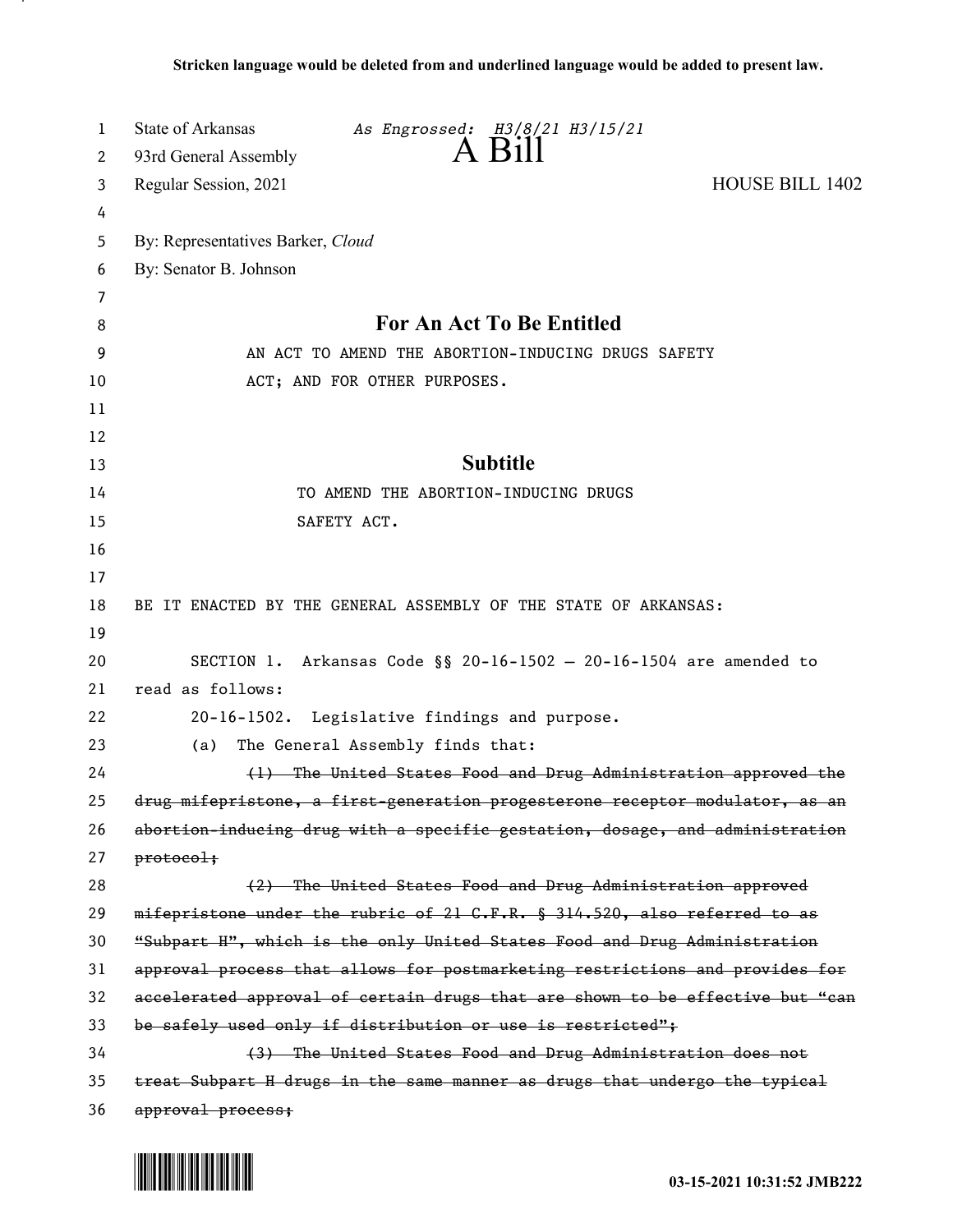| 1  | (4) As approved by the United States Food and Drug                            |
|----|-------------------------------------------------------------------------------|
| 2  | Administration and as outlined in the final printed labeling of mifepristone, |
| 3  | an abortion by mifepristone consists of three (3) two-hundred-milligram       |
| 4  | tablets of mifepristone taken orally, followed by two (2) two hundred-        |
| 5  | microgram tablets of misoprostol taken orally, through forty-nine (49) days   |
| 6  | from the first day of the woman's last menstrual period;                      |
| 7  | (5) The patient is to return for a follow-up visit in order to                |
| 8  | confirm that a complete termination of pregnancy has occurred;                |
| 9  | (6) This United States Food and Drug Administration approved                  |
| 10 | protocol is referred to as the "Mifeprex regimen";                            |
| 11 | (7) This treatment requires three (3) office visits by the                    |
| 12 | patient, and the dosages may only be administered in a clinic, medical        |
| 13 | office, or hospital and under supervision of a physician;                     |
| 14 | (8) The final printed labeling of Mifeprex outlines the United                |
| 15 | States Food and Drug Administration-approved dosage and administration of     |
| 16 | both drugs in the Mifeprex regimen, namely mifepristone and misoprostol;      |
| 17 | (9) When the United States Food and Drug Administration approved              |
| 18 | the Mifeprex regimen under Subpart H, it did so with certain restrictions     |
| 19 | such as the requirement that the distribution and use of the Mifeprex regimen |
| 20 | must be under the supervision of a physician who has the ability to assess    |
| 21 | the duration of pregnancy, diagnose ectopic pregnancies, and provide surgical |
| 22 | intervention or has made plans to provide surgical intervention through other |
| 23 | qualified physicians;                                                         |
| 24 | (10) One (1) of the restrictions imposed by the United States                 |
| 25 | Food and Drug Administration as part of its Subpart H approval is a written   |
| 26 | agreement that must be signed by both the physician and patient;              |
| 27 | (11) In that agreement, the woman, along with the physician,                  |
| 28 | attests to the following, among other statements:                             |
| 29 | (A) "I believe I am no more than 49 days (7 weeks)                            |
| 30 | pregnant":                                                                    |
| 31 | (B) "I understand that I will take misoprostol in my                          |
| 32 | provider's office two days after I take Mifeprex (Day 3)"; and                |
| 33 | (C) "I will do the following: return to my provider's                         |
| 34 | office in 2 days (Day 3) to check if my pregnancy has ended. My provider will |
| 35 | give me misoprostol if I am still pregnant";                                  |
| 36 | (12) The United States Food and Drug Administration concluded                 |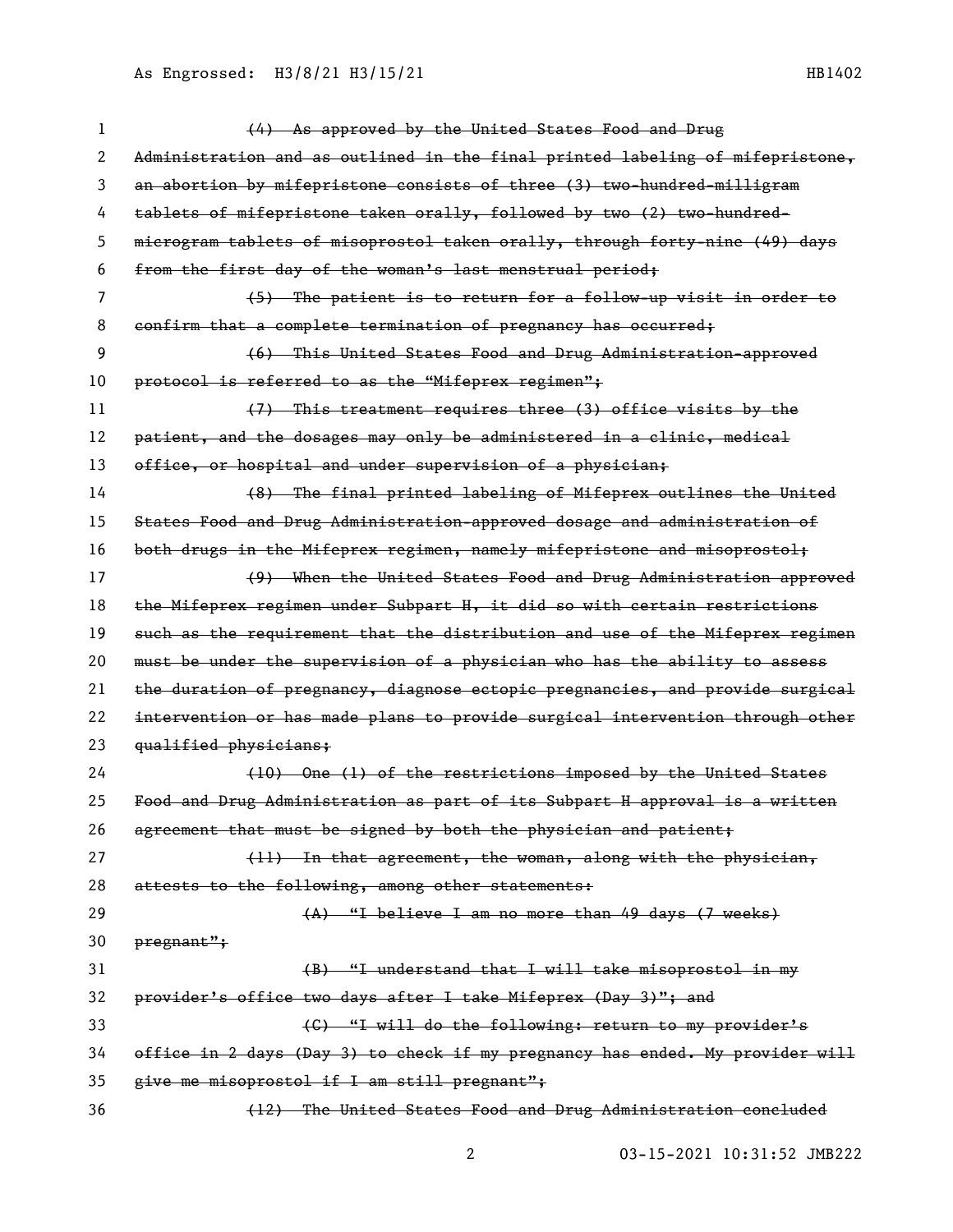As Engrossed: H3/8/21 H3/15/21 1202 1202 1203 1204 1204 1204 1205

| 1  | that available medical data did not support the safety of home use of         |
|----|-------------------------------------------------------------------------------|
| 2  | misoprostol, and it specifically rejected information in the Mifeprex final   |
| 3  | printed labeling on self-administering misoprostol at home;                   |
| 4  | (13) Court testimony in Planned Parenthood Cincinnati Region v.               |
| 5  | Taft, 459 F. Supp. 2d 626 (S.D. Oh. 2006), by Planned Parenthood and other    |
| 6  | abortion providers demonstrates that providers routinely fail to follow the   |
| 7  | United States Food and Drug Administration approved protocol for the Mifeprex |
| 8  | regimen as it is outlined in the Mifeprex final printed labeling and that     |
| 9  | providers are administering a single oral dose of two hundred milligrams (200 |
| 10 | mg) of mifepristone, followed by a single vaginal or buccal dose of eight-    |
| 11 | tenths of one milligram (.8 mg) of misoprostol, through sixty-three (63) days |
| 12 | of the woman's last menstrual period, without medical supervision and without |
| 13 | follow-up care;                                                               |
| 14 | (14) The use of mifepristone presents significant medical risks               |
| 15 | to women, including without limitation abdominal pain, cramping, vomiting,    |
| 16 | headache, fatigue, uterine hemorrhage, viral infections, and pelvic           |
| 17 | inflammatory disease;                                                         |
| 18 | (15) Abortion-inducing drugs are associated with an increased                 |
| 19 | risk of complications relative to surgical abortion, and the risk of          |
| 20 | complications increases with advancing gestational age and, in the instance   |
| 21 | of the Mifeprex regimen, with failure to complete the two-step dosage         |
| 22 | process;                                                                      |
| 23 | (16)(A) In July 2011, the United States Food and Drug                         |
| 24 | Administration reported two thousand two hundred seven (2,207) adverse events |
| 25 | in the United States after women used the Mifeprex regimen for the            |
| 26 | termination of pregnancy.                                                     |
| 27 | (B) Among those were fourteen (14) deaths, six hundred                        |
| 28 | twelve (612) hospitalizations, three hundred thirty-nine (339) blood          |
| 29 | transfusions, and two hundred fifty-six (256) infections, including forty-    |
| 30 | eight (48) severe infections;                                                 |
| 31 | $(17)(A)$ Off-label or so-called evidence-based use of the                    |
| 32 | Mifeprex regimen may be deadly.                                               |
| 33 | (B) To date, fourteen (14) women have reportedly died                         |
| 34 | after administration of the Mifeprex regimen, with eight (8) deaths           |
| 35 | attributed to severe bacterial infection.                                     |
| 36 | (C) All eight (8) of those women administered the regimen                     |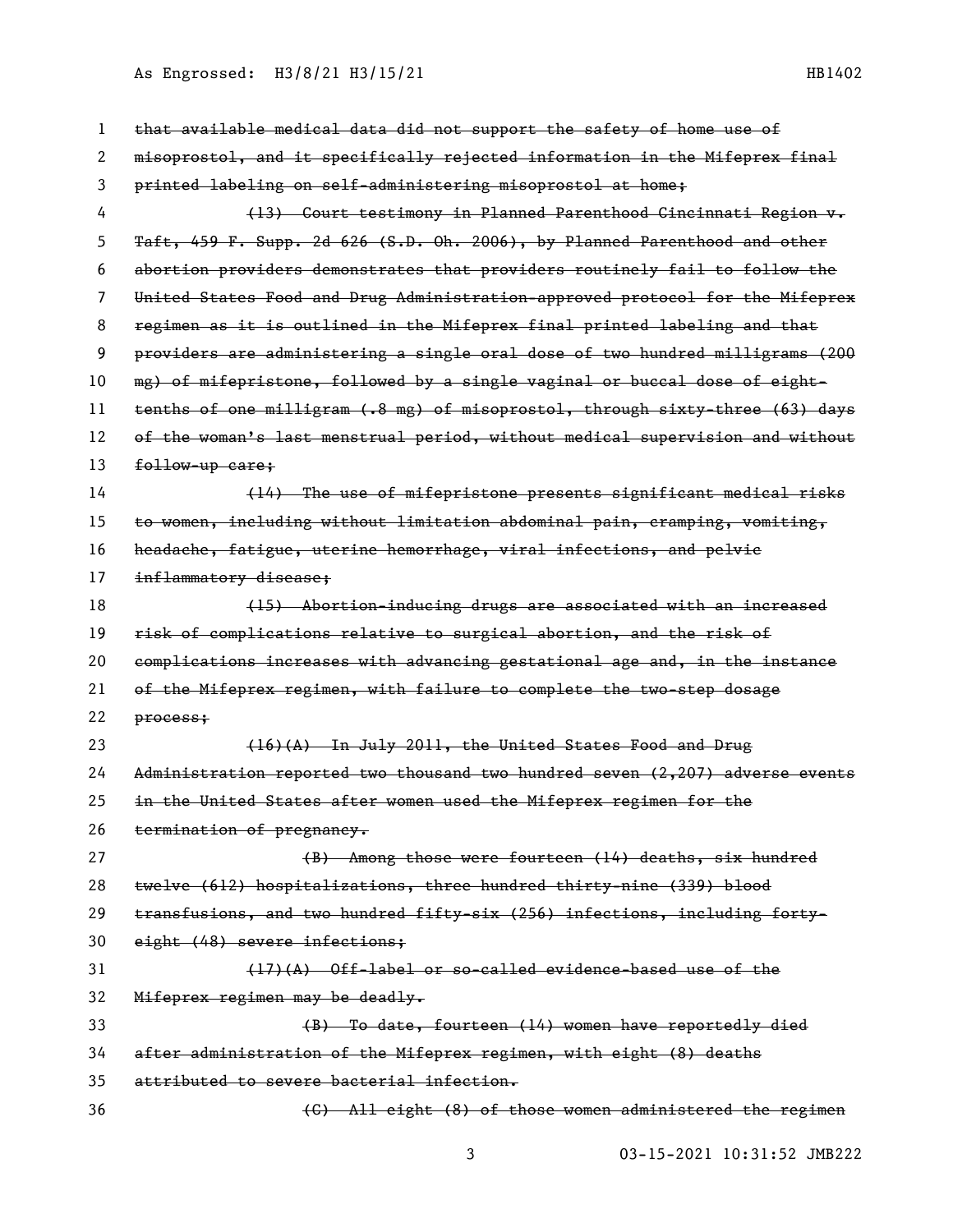As Engrossed: H3/8/21 H3/15/21 1202 1202 1203 1204 1204 1204 1205

| 1            | in an off-label or evidence-based manner advocated by abortion providers.     |
|--------------|-------------------------------------------------------------------------------|
| $\mathbf{2}$ | (D) The United States Food and Drug Administration has not                    |
| 3            | been able to conclude whether off-label use led to the eight (8) deaths; and  |
| 4            | (18) Medical evidence demonstrates that women who use abortion-               |
| 5            | inducing drugs incur more complications than those who have surgical          |
| 6            | abortions.                                                                    |
| 7            | The use of abortion-inducing drugs, including the Mifeprex<br>(1)             |
| 8            | regimen, also known as "RU-486" or "mifepristone", presents significant       |
| 9            | medical risks, including without limitation incomplete abortion, sepsis or    |
| 10           | other infections, uterine hemorrhage, blood clots, abdominal pain, fever,     |
| 11           | vomiting, headache, fatigue, pelvic inflammatory disease, and death;          |
| 12           | (2) Medical evidence demonstrates that women who use abortion-                |
| 13           | inducing drugs risk significantly more complications than those who undergo   |
| 14           | surgical abortions;                                                           |
| 15           | (3) The risk of complications, as well as the failure rate for                |
| 16           | drug-induced abortions, increases with advancing gestational age;             |
| 17           | (4) A woman's ability to provide informed consent depends on the              |
| 18           | extent to which the woman receives information sufficient to make an informed |
| 19           | choice;                                                                       |
| 20           | (5) The decision to abort "is an important, and often a                       |
| 21           | stressful one, and it is desirable and imperative that it be made with full   |
| 22           | knowledge of its nature and consequences", as stated in Planned Parenthood v. |
| 23           | Danforth, 428 U.S. 52, 67 (1976);                                             |
| 24           | (6) To facilitate reliable scientific studies and research on                 |
| 25           | the safety and efficacy of abortion-inducing drugs, it is essential that the  |
| 26           | medical and public health communities have access to accurate information on  |
| 27           |                                                                               |
|              | the efficacy of abortion-inducing drugs and resulting complications;          |
| 28           | (7) Abortion "recordkeeping and reporting requirements that are               |
| 29           | reasonably directed to the preservation of maternal health and that properly  |
| 30           | respect a patient's confidentiality and privacy are permissible", as stated   |
| 31           | in Planned Parenthood v. Danforth, 428 U.S. 52, 80 (1976); and                |
| 32           | (8) "The collection of information with respect to actual                     |
| 33           | patients is a vital element of medical research, and so it cannot be said     |
| 34           | that the [abortion reporting] requirements serve no purpose other than to     |
| 35           | make abortions more difficult", as stated in Planned Parenthood v. Casey, 505 |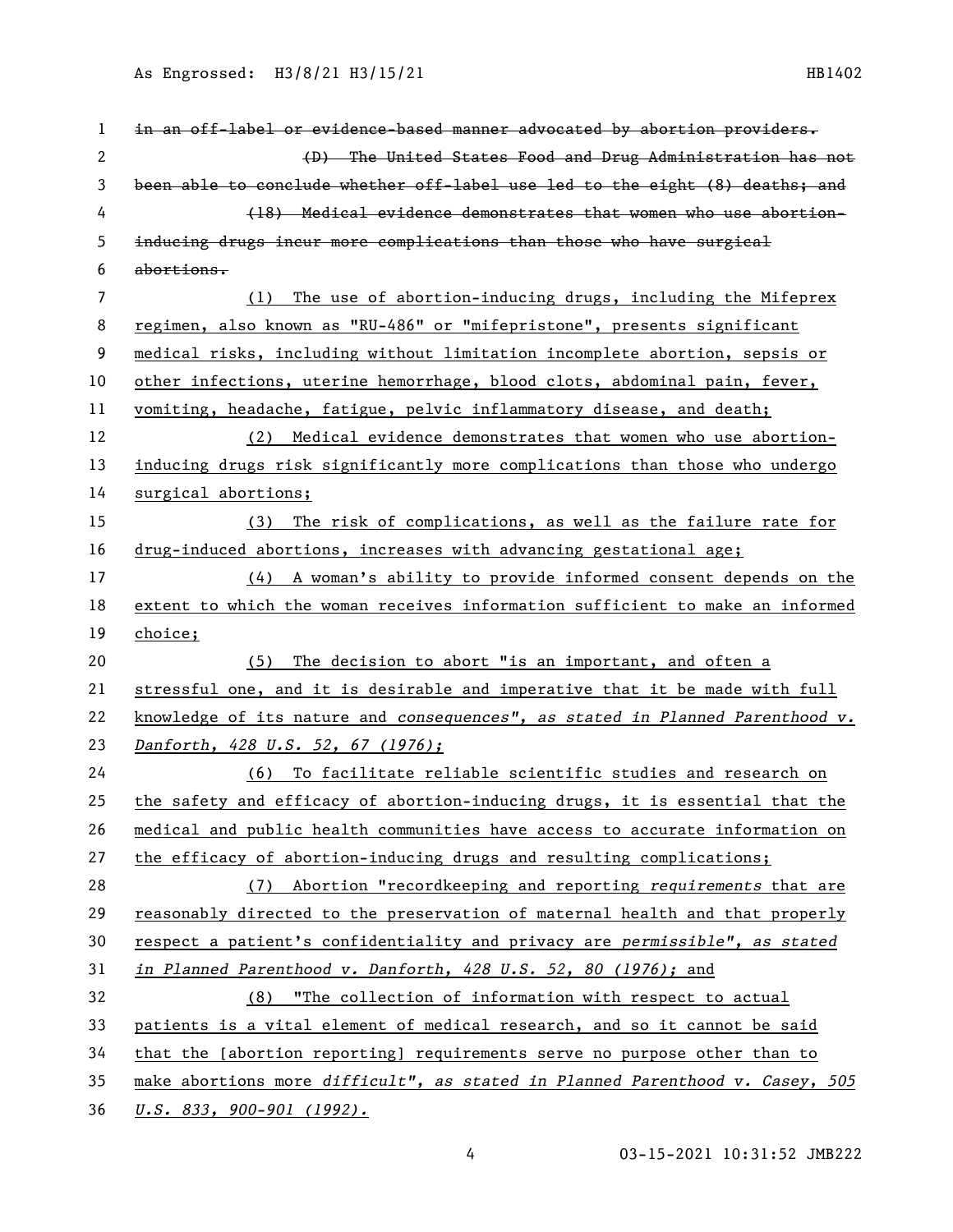| $\mathbf{1}$ | Based on the findings in subsection (a) of this section, it is the<br>(b)     |
|--------------|-------------------------------------------------------------------------------|
| 2            | purpose of this subchapter to:                                                |
| 3            | (1) Protect women from the dangerous and potentially deadly off-              |
| 4            | label use of abortion-inducing drugs such as, but not limited to, the         |
| 5            | Mifeprex regimen; and                                                         |
| 6            | (2) Ensure that physicians abide by the protocol tested and                   |
| 7            | approved by the United States Food and Drug Administration for such abortion- |
| 8            | inducing drugs, as outlined in the drug labels.                               |
| 9            | (1) Protect the health and welfare of every woman considering a               |
| 10           | drug-induced abortion;                                                        |
| 11           | (2) Ensure that:                                                              |
| 12           | A physician examines a woman before prescribing,<br>(A)                       |
| 13           | administering, or dispensing an abortion-inducing drug; and                   |
| 14           | A woman considering a drug-induced abortion receives<br>(B)                   |
| 15           | comprehensive information on abortion-inducing drugs;                         |
| 16           | Reduce "the risk that a woman may elect an abortion, only to<br>(3)           |
| 17           | discover later, with devastating psychological consequences, that her         |
| 18           | decision was not fully informed", as stated in Planned Parenthood v. Casey,   |
| 19           | 505 U.S. 833, 882 (1992); and                                                 |
| 20           | (4) Add to the sum of medical and public health knowledge                     |
| 21           | through the compilation of relevant data on drug-induced abortions performed  |
| 22           | in the state, as well as on all medical complications and maternal deaths     |
| 23           | resulting from these abortions.                                               |
| 24           |                                                                               |
| 25           | 20-16-1503. Definitions.                                                      |
| 26           | As used in this subchapter:                                                   |
| 27           | $(1)$ (A)<br>"Abortion" means the act of using or prescribing any             |
| 28           | instrument, medicine, drug, or any other substance, device, or means with the |
| 29           | intent to terminate the clinically diagnosable pregnancy of a woman, with     |
| 30           | knowledge that the termination by those means will with reasonable likelihood |
| 31           | cause the death of the unborn child.                                          |
| 32           | An act under subdivision $(1)(A)$ of this section is not<br>(B)               |
| 33           | an abortion if the act is performed with the intent to:                       |
| 34           | Save the life or preserve the health of the<br>(i)                            |
| 35           | unborn child;                                                                 |
| 36           | Remove a dead unborn child caused by<br>(ii)                                  |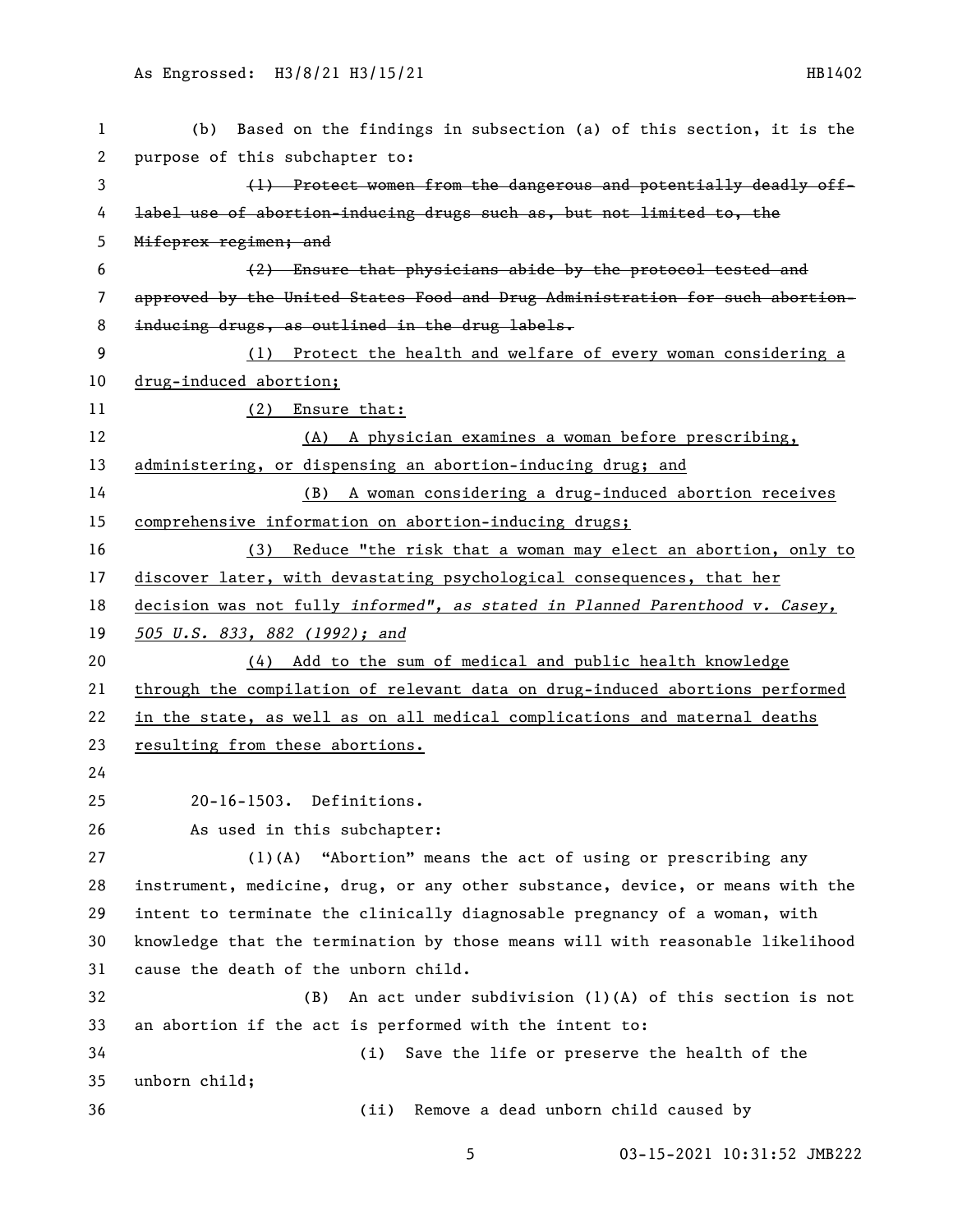spontaneous abortion; (iii) Remove an ectopic pregnancy; or (iv) Treat a maternal disease or illness for which the prescribed drug is indicated; (2)(A) "Abortion-inducing drug" means a medicine, drug, or any other substance prescribed or dispensed with the intent of terminating the clinically diagnosable pregnancy of a woman, with knowledge that the termination will with reasonable likelihood cause the death of the unborn child. (B) "Abortion-inducing drugs" includes off-label use of drugs known to have abortion-inducing properties, which are prescribed specifically with the intent of causing an abortion, such as misoprostol, Cytotec, and methotrexate. (C) This definition does not apply to drugs that may be known to cause an abortion, but which are prescribed for other medical indications such as chemotherapeutic agents or diagnostic drugs. (D) Use of drugs to induce abortion is also known as a medical, drug-induced, or chemical abortion; (3) "Adverse event" means an undesirable experience associated with the use of a medical product in a patient, including without limitation an event that causes: (A) Death; (B) Threat to life; (C) Hospitalization; (D) Disability or permanent damage; (E) Congenital anomaly or birth defect, or both; (F) Required intervention to prevent permanent impairment or damage; or (G) Other serious important medical events, including without limitation: (i) Allergic bronchospasm requiring treatment in an emergency room; (ii) Serious blood dyscrasias; (iii) Seizures or convulsions that do not result in hospitalization; and (iv) The development of drug dependence or drug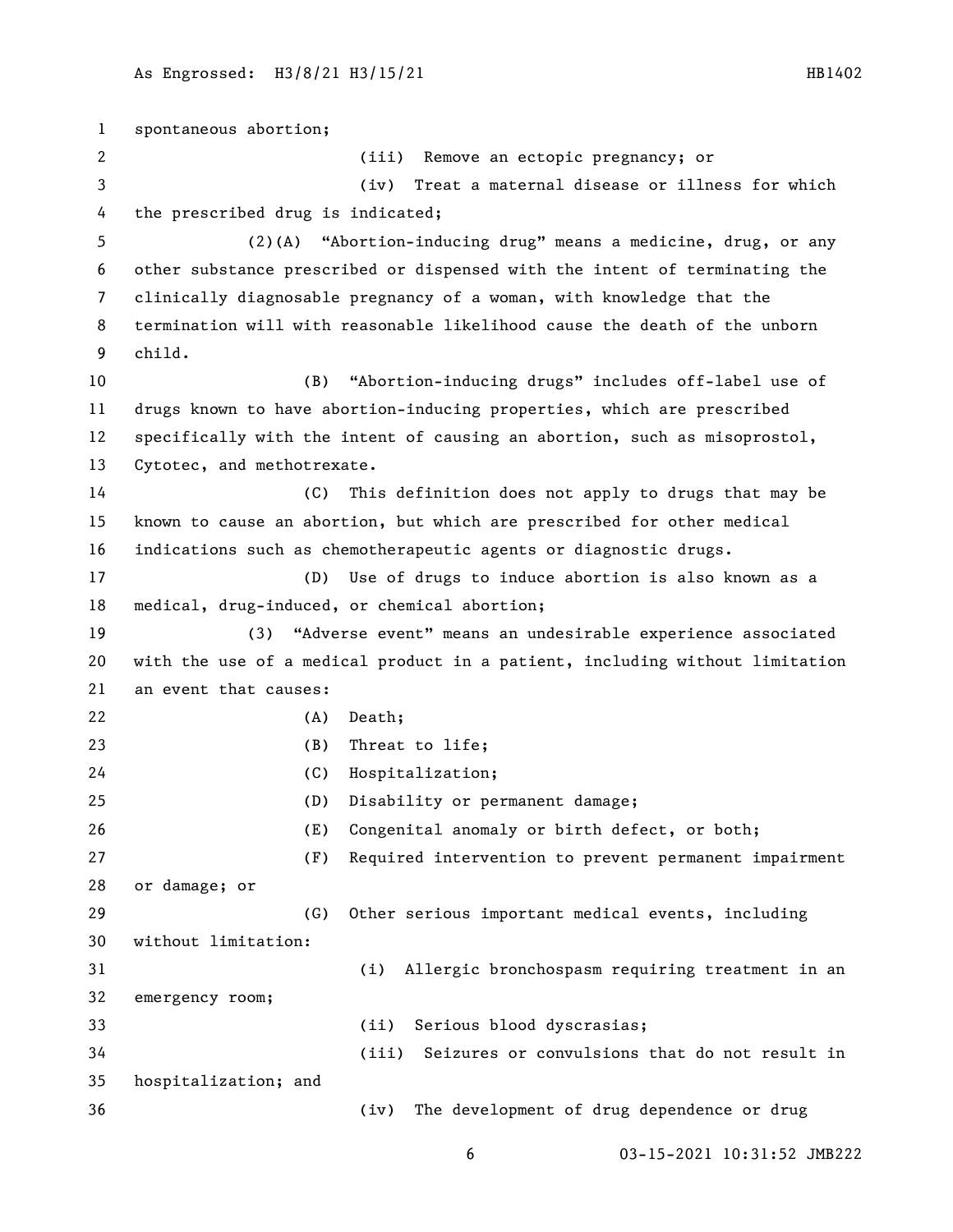| 1  | abuse;                                                                        |
|----|-------------------------------------------------------------------------------|
| 2  | (4) "Final printed labeling" means the United States Food and                 |
| 3  | Drug Administration-approved informational document for an abortion-inducing  |
| 4  | drug that outlines the protocol authorized by the United States Food and Drug |
| 5  | Administration and agreed upon by the drug company applying for United States |
| 6  | Food and Drug Administration authorization of that drug;                      |
| 7  | $(4)$ "Gestational age" means the time that has elapsed since                 |
| 8  | the first day of the woman's last menstrual period;                           |
| 9  | (6) "Mifeprex regimen" means the abortion-inducing drug regimen               |
| 10 | that involves administration of mifepristone or the brand name "Mifeprex" and |
| 11 | misoprostol, which is the only abortion-inducing drug regimen approved by the |
| 12 | United States Food and Drug Administration and is also known as the RU-486    |
| 13 | regimen or simply RU-486;                                                     |
| 14 | (7) "Mifepristone" means the first drug used in the Mifeprex                  |
| 15 | regimen;                                                                      |
| 16 | (8) "Misoprostol" means the second drug used in the Mifeprex                  |
| 17 | regimen;                                                                      |
| 18 | $(9)(5)$ "Physician" means any person licensed to practice                    |
| 19 | medicine in this state, including medical doctors and doctors of osteopathy;  |
| 20 | and                                                                           |
| 21 | (10)(6) "Unborn child" means the offspring of human beings from               |
| 22 | conception until birth.                                                       |
| 23 |                                                                               |
| 24 | Unlawful distribution of abortion-inducing drug.<br>$20 - 16 - 1504$ .        |
| 25 | $(a)(1)$ It shall be unlawful to knowingly give, sell, dispense,              |
| 26 | administer, or otherwise provide or prescribe an abortion-inducing drug to a  |
| 27 | pregnant woman to induce an abortion or enable another person to induce an    |
| 28 | abortion unless the person who gives, sells, dispenses, administers, or       |
| 29 | otherwise provides or prescribes the abortion-inducing drug is a physician    |
| 30 | and the provision or prescription of the abortion-inducing drug satisfies the |
| 31 | protocol authorized by the United States Food and Drug Administration, as     |
| 32 | outlined in the final printed labeling for the drug or drug regimen.          |
| 33 | (2) In the case of the Mifeprex regimen, the final printed                    |
| 34 | labeling for Mifeprex includes the United States Food and Drug                |
| 35 | Administration-approved dosage and administration instructions for both       |
| 36 | mifepristone and misoprostol.                                                 |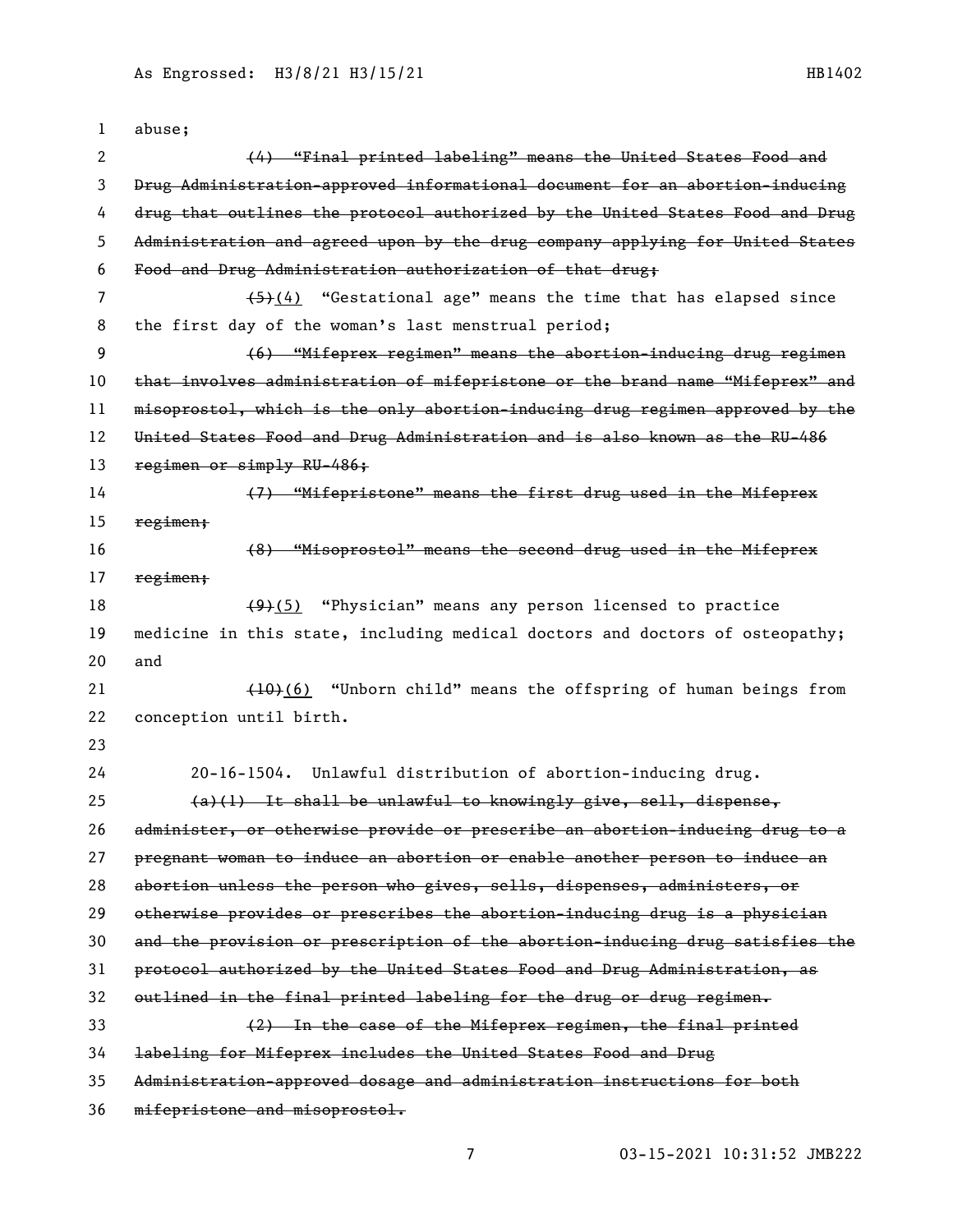As Engrossed: H3/8/21 H3/15/21 1202 1202 1203 1204 1204 1204 1205

| 1  | (b) Because the failure and complication rates from medical abortion          |
|----|-------------------------------------------------------------------------------|
| 2  | increase with advancing gestational age, because the physical symptoms of     |
| 3  | medical abortion can be identical to the symptoms of ectopic pregnancy, and   |
| 4  | because abortion-inducing drugs do not treat ectopic pregnancies but rather   |
| 5  | are contraindicated in ectopic pregnancies, the physician giving, selling,    |
| 6  | dispensing, administering, or otherwise providing or prescribing the          |
| 7  | abortion-inducing drug shall first examine the woman and document in the      |
| 8  | woman's medical chart prior to giving, selling, dispensing, administering, or |
| 9  | otherwise providing or prescribing the abortion-inducing drug the following   |
| 10 | information without limitation:                                               |
| 11 | (1) Gestational age; and                                                      |
| 12 | (2) Intrauterine location of the pregnancy.                                   |
| 13 | (e) Every pregnant woman to whom a physician gives, sells, dispenses,         |
| 14 | administers, or otherwise provides or prescribes any abortion-inducing drug   |
| 15 | shall be provided with a copy of the drug's label.                            |
| 16 | (d)(l) The physician who gives, sells, dispenses, administers, or             |
| 17 | otherwise provides or prescribes the abortion-inducing drug shall have a      |
| 18 | signed contract with a physician who agrees to handle complications and be    |
| 19 | able to produce that signed contract on demand by the patient or by the       |
| 20 | Department of Health.                                                         |
| 21 | (2) The physician who contracts to handle emergencies shall have              |
| 22 | active admitting privileges and gynecological/surgical privileges at a        |
| 23 | hospital designated to handle any emergencies associated with the use or      |
| 24 | ingestion of the abortion-inducing drug.                                      |
| 25 | (3) Every pregnant woman to whom a physician gives, sells,                    |
| 26 | dispenses, administers, or otherwise provides or prescribes any abortion-     |
| 27 | inducing drug shall receive the name and phone number of the contracted       |
| 28 | physician and the hospital at which that physician maintains admitting        |
| 29 | privileges and which can handle any emergencies.                              |
| 30 | (e)(1) The physician who gives, sells, dispenses, administers, or             |
| 31 | otherwise provides or prescribes any abortion-inducing drug, or an agent of   |
| 32 | the physician, shall schedule a follow-up visit for the woman for             |
| 33 | approximately fourteen (14) days after administration of the abortion-        |
| 34 | inducing drug to confirm that the pregnancy is completely terminated and to   |
| 35 | assess the degree of bleeding.                                                |
| 36 | (2) The physician or agent of the physician shall make all                    |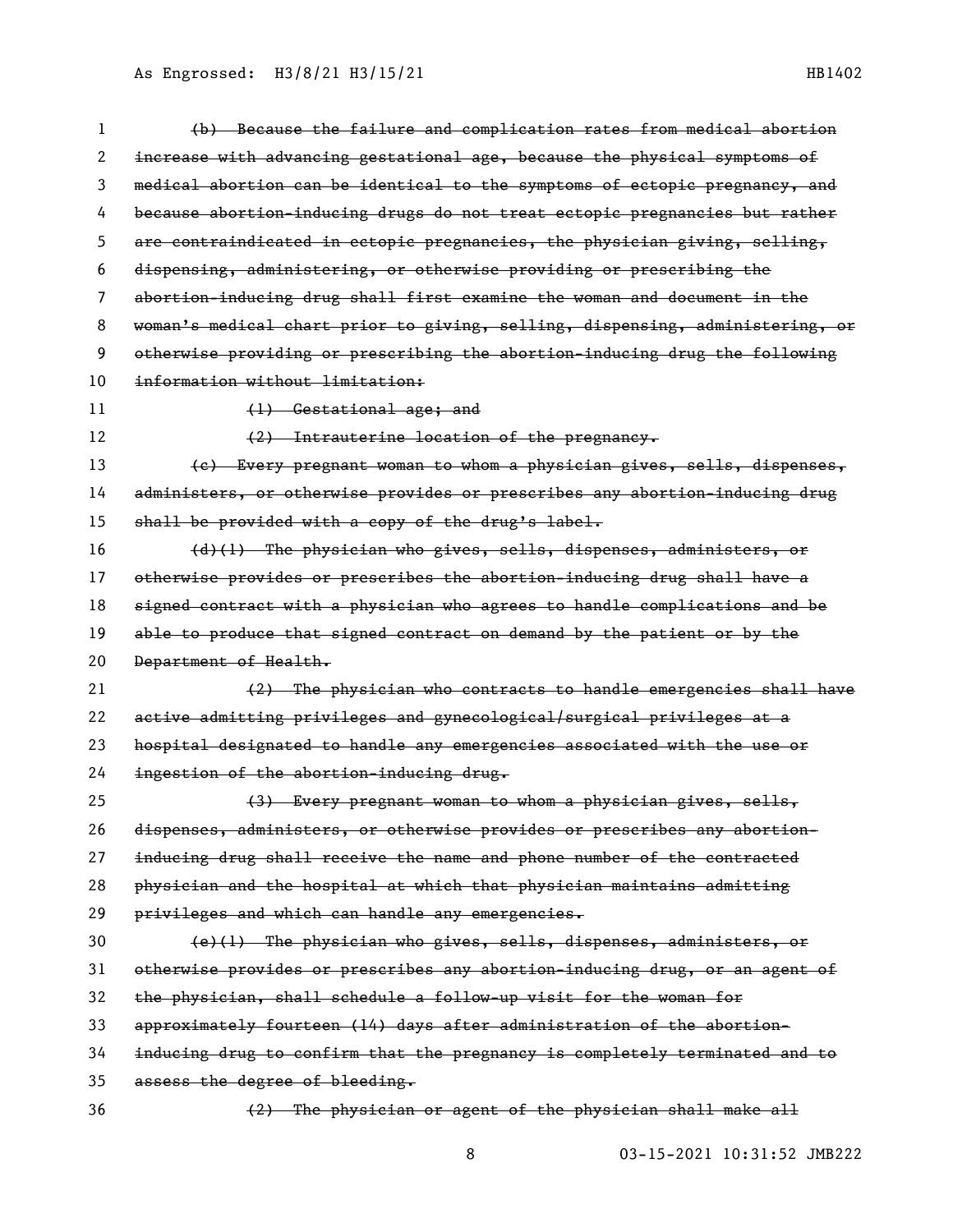| 1  | reasonable efforts to ensure that the woman returns for the scheduled        |
|----|------------------------------------------------------------------------------|
| 2  | appointment.                                                                 |
| 3  | (3) A brief description of the efforts made to comply with this              |
| 4  | subsection, including without limitation the date, time, and identification  |
| 5  | by name of the person making such efforts, shall be included in the woman's  |
| 6  | medical record.                                                              |
| 7  | (a) Abortion-inducing drugs shall only be prescribed, administered,          |
| 8  | dispensed, or otherwise provided by a physician following procedures set out |
| 9  | in this subchapter.                                                          |
| 10 | (b) It is unlawful for any manufacturer, supplier, physician, or any         |
| 11 | other person to provide any abortion-inducing drug via courier, delivery, or |
| 12 | mail service.                                                                |
| 13 | (c) Before providing an abortion-inducing drug, the physician                |
| 14 | prescribing, administering, dispensing, or otherwise providing the abortion- |
| 15 | inducing drug shall:                                                         |
| 16 | (1)<br>Examine the pregnant woman in person;                                 |
| 17 | (2)<br>Independently verify that an intrauterine pregnancy exists;           |
| 18 | (3)(A) Determine the woman's blood type.                                     |
| 19 | (B) If the pregnant woman is Rh negative, the physician                      |
| 20 | shall be able to and offer to administer RhoGAM at the time of the abortion; |
| 21 | and                                                                          |
| 22 | Document in the pregnant woman's medical chart or record the<br>(4)          |
| 23 | gestational age and intrauterine location of the pregnancy and whether the   |
| 24 | pregnant woman received treatment for Rh negativity.                         |
| 25 | (d) A physician prescribing, administering, dispensing, or otherwise         |
| 26 | providing an abortion-inducing drug shall be credentialed and competent to   |
| 27 | handle abortion complication management, including emergency transfer, or    |
| 28 | have a signed agreement with an associated physician who is credentialed to  |
| 29 | handle abortion complications.                                               |
| 30 | (e) When a signed agreement exists between an associated physician,          |
| 31 | every pregnant woman to whom a physician prescribes, administers, dispenses, |
| 32 | or otherwise provides an abortion-inducing drug shall be given the name and  |
| 33 | telephone number of the associated physician.                                |
| 34 | The physician prescribing, administering, dispensing, or otherwise<br>(f)    |
| 35 | providing an abortion-inducing drug or an agent of the physician shall       |
| 36 | schedule a follow-up visit for the woman at approximately seven (7) to       |